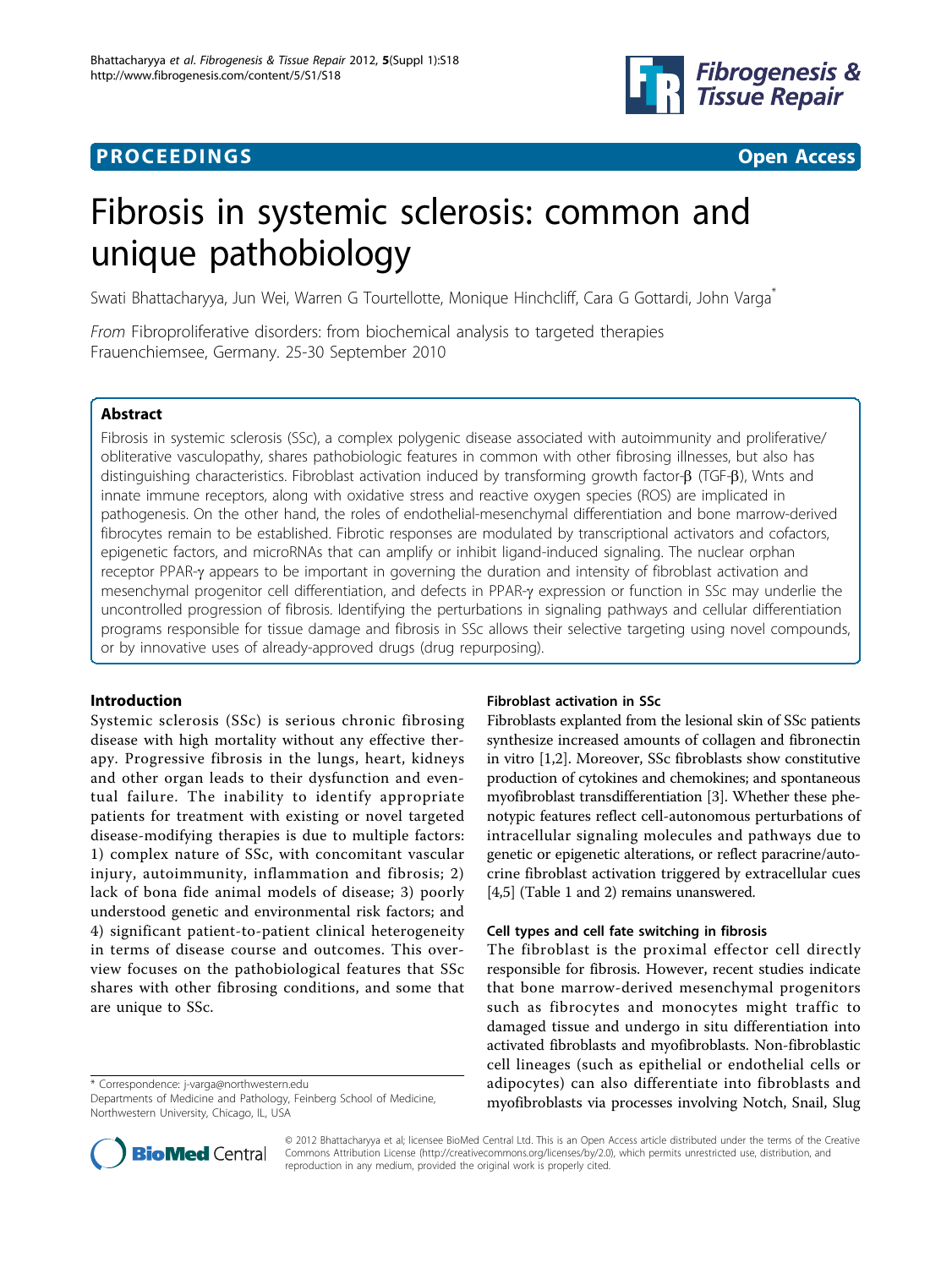and S100A4 (FSP-1). Hypoxia, TGF- $\beta$  and Wnts promote the transition of precursor and non-fibroblastic cell types toward an activated myofibroblast phenotype, whereas PPAR- $\gamma$  promotes the maintenance of cellular quiescence. To date, no convincing evidence has emerged to implicate cellular plasticity in the pathogen-

#### Persistent fibrosis: innate immune recognition signaling via TLRs

esis of fibrosis in SSc.

Egr-1, Egr-2  $\uparrow$ Sp1 ⇑ p300/CBP ሰ

http://www.fibrogenesis.com/content/5/S1/S18

Innate immune recognition signaling via toll-like receptors (TLRs) appears to play an important role in the persistent fibrotic response in SSc. The ability to recognize pathogen-associated molecular patterns via pattern recognition

# Table 2 Extrinsic mediators of fibroblast activity potentially implicated in SSc

| Cytokines                                     |
|-----------------------------------------------|
| $TGF-B$                                       |
| $   -4$                                       |
| $II - 13$                                     |
| $IL-17$                                       |
| $IL-33$                                       |
| Growth factors, peptides and bioactive lipids |
| Wnt family (Wnt3a, Wnt10b, others)            |
| CTGF (matricellular protein)                  |
| <b>PDGF</b>                                   |
| IGFBP-5                                       |
| Fndothelin-1                                  |
| Adenosine                                     |
| Lysophosphatidic acid (LPA)                   |
| Prostaglandin F                               |
| Chemokines                                    |
| CXCL12                                        |
| MCP-1                                         |
| Autoantibodies                                |
| Antibody to Topo I                            |
| Anti-fibroblast antibody                      |
| Anti-PDGF antibody                            |
|                                               |

receptors (PRRs) is a critical aspect of the host ability to respond to foreign microorganisms [[6\]](#page-4-0). We have demonstrated that TLR3 and TLR4 are expressed in normal fibroblasts and transduce signals from lipopolysaccharide (LPS) as well as endogenous TLR ligands, the so-called damage-associated molecular pattern (DAMPs) such as polyinosinic:polycytidylic acid and matrix components such as hyaluronic acid, and fibronectin-EDA (Fn-EDA) [[7,8](#page-4-0)]. In the liver, TLR4 activated by LPS plays a critical role in fibrosis, with suppression of BAMBI and sensitization to TGF- $\beta$  as the underlying mechanisms [[9\]](#page-4-0). We speculate that in SSc tissue injury, exacerbated by hypoxia and accumulation of reactive oxygen species (ROS), upregulate fibroblast TLR4 expression and/or activity on mesenchymal stromal cells, contributing to TLR-mediated amplification of TGF- $\beta$  signaling. Moreover, oxidative damage and tissue remodeling generating DAMPs such as low molecular weight hyaluronan degradation products, Fn-EDA, Tenascin C, and biglycan; cellular stress proteins such as HMGB1 and Hsp60; and nucleic acids and immune complexes, each of which might activate fibroblasts via TLRs engagement. In this way, the accumulation of tissue damage-associated endogenous TLR ligands serve as a danger signals that perpetuate fibroblasts activation. We speculate that DAMP-induced TLR signaling might serve as the critical "switch" that, when turned on, converts a self-limited tissue repair process into one of persistent and unchecked fibroblasts activation resulting in progressive fibrosis in SSc. This concept is illustrated in Figure [1](#page-2-0).

#### Fibroblast activation

Transforming growth factor- $\beta$  is the pre-eminent signal for connective tissue synthesis, and is considered as a "core pathway" in both normal wound healing and pathological fibrosis. Microarray-based analysis of genomewide changes in gene expression has shown that a subset of SSc patients with aggressive disease show evidence of activation of TGF-b-dependent signaling pathways in the lesional skin [[10](#page-4-0)-[12\]](#page-4-0).

Table 1 Intracellular signal mediators showing aberrant expression in SSc

<span id="page-1-0"></span>Bhattacharyya et al. Fibrogenesis & Tissue Repair 2012, <sup>5</sup>(Suppl 1):S18

 $F1i-1$   $\psi$ Smad7  $\qquad \qquad \downarrow$ Ski/Sno ⇓  $Nab2$ PTEN ⇓ PPAR-gamma <del>∪</del> microRNA29 ⇓

| Table 1 Intracellular signal mediators showing aberrant expression in SSc |  |
|---------------------------------------------------------------------------|--|

Molecule **Increased expression/activity** Decreased expression/activity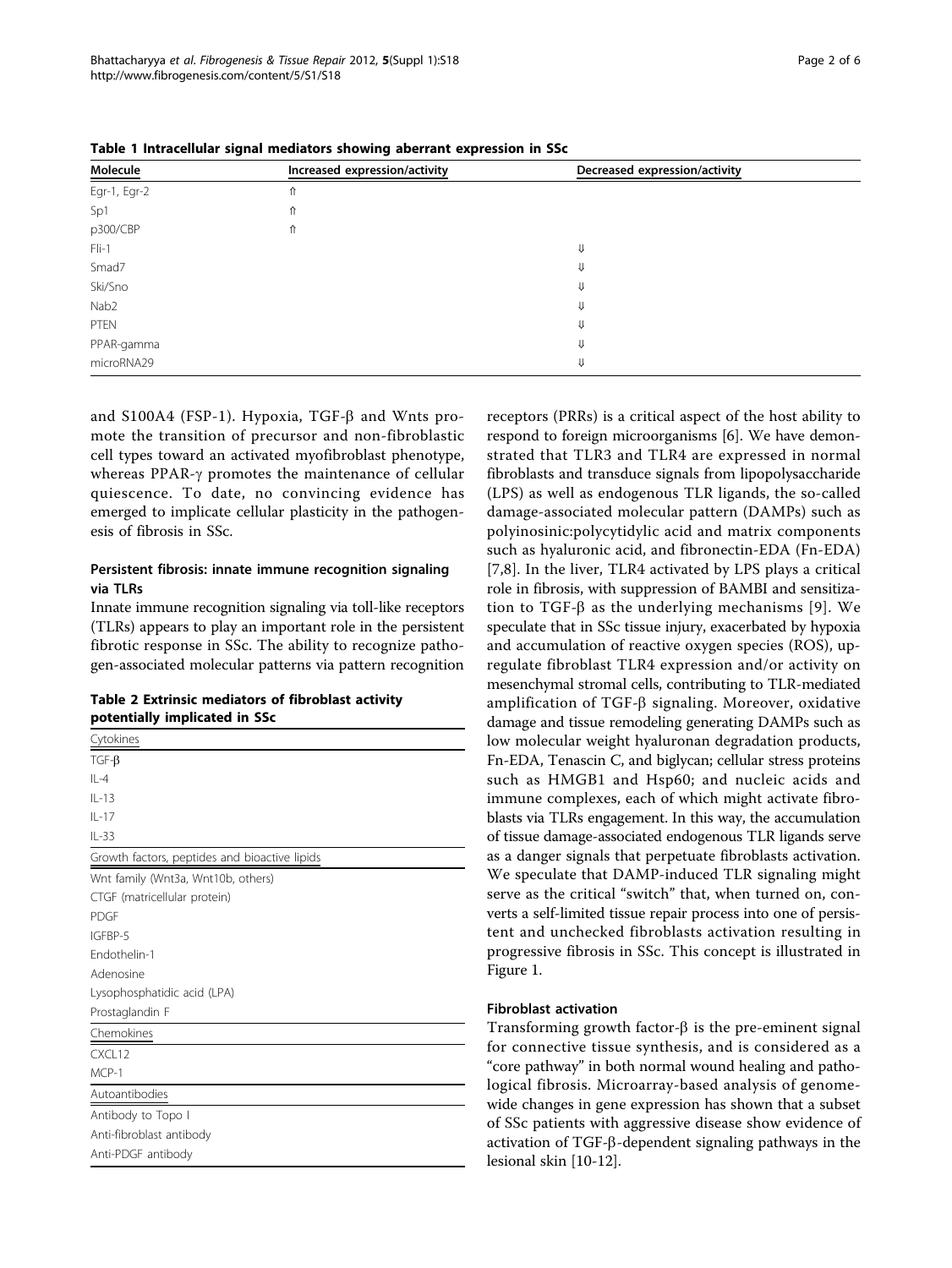<span id="page-2-0"></span>

# The non-receptor tyrosine kinase c-Abelson (c-Abl) and Egr-1

In normal fibroblasts,  $TGF- $\beta$  induces Smad-independent$ activation of c-Abl, a Src family non-receptor tyrosine kinase implicated in chronic myelogenous leukemia (CML) [[13-15\]](#page-4-0). Endogenous c-Abl is required for the profibrotic responses induced by TGF- $\beta$  in vitro. Imatinib, a small molecule inhibitor of c-Abl kinase used for the treatment of CML and gastrointestinal stromal tumors, blocked the stimulation of collagen synthesis, fibroblast proliferation and myofibroblast transdifferentiation elicited by TGF-b. Moreover, imatinib suppressed the constitutively elevated collagen gene expression in SSc fibroblasts (Hinchcliff et al, manuscript submitted). In vivo, imatinib attenuated the severity of lung and skin fibrosis induced by bleomycin in mice [[13,15\]](#page-4-0). It is noteworthy that imatinib blocks signaling via receptor for PDGF. An important downstream target of c-Abl appears to be Egr-1, a prototypical member of zinc finger transcription factors. Egr-1 expression is typically induced at sites of injury by cytokines, lipids and mechanical injury. Egr-1 is implicated in cell proliferation, differentiation and survival  $[16]$  $[16]$ . TGF- $\beta$ was shown to induce Egr-1 expression in normal dermal fibroblasts [[17](#page-4-0),[18\]](#page-4-0). Fibroblasts lacking Egr-1 showed loss of collagen stimulation in response to TGF-b, identifying Egr-1 as a novel downstream mediator of profibrotic TGF-b responses. Moreover, Egr-1 induces the production of TGF- $\beta$  and TGF- $\beta$  receptors, and also stimulates the coactivator and histone acetyl transferase p300, thereby greatly amplifying TGF-b-induced cellular responses [[17](#page-4-0)] and Ghosh AK et al, MS submitted). Expression of the oxidase enzyme Nox4, responsible for ROS generation in TGF-b-stimulated fibroblasts, is directly stimulated by Egr-1[\[19\]](#page-4-0). Lesional skin biopsies from SSc patients shows increased Egr-1 expression and activity. Furthermore, mice lacking Egr-1 have markedly attenuated fibrotic response to bleomycin in vivo [[20](#page-4-0)]. Egr-1 thus emerges potent fibrogenic mediator in the pathogenesis of SSc.

#### Aberrant activation of the developmental Wnt-β-catenin program in SSc

The Wnts constitute a large family of secreted signaling glycoproteins with key roles in embryonic development and organogenesis. In contrast to embryogenesis, where the Wnt pathway is active, in adults Wnt signaling is normally tightly regulated. Canonical Wnt signaling is initiated by ligand binding to Frizzled (FZD) and Lowdensity lipoprotein receptor-related protein (LRP) surface receptors, stabilizing cytosolic  $\beta$ -catenin. In the absence of ligand,  $\beta$ -catenin is phosphorylated by glycogen synthetase kinase  $3-\beta$  (GSK3- $\beta$ ), leading to its ubiquitination and proteasomal degradation [[21\]](#page-4-0). In Wnt-stimulated fibroblasts, the FZD receptor inhibits GSK-3b activity and blocks  $\beta$ -catenin degradation.  $\beta$ -catenin consequently translocates into the nucleus where is regulates target gene transcription via TCF/LEF binding. Expression of many Wnt target genes is regulated in a cell typespecific manner [[22](#page-4-0),[23\]](#page-4-0). Genomewide profiling reveals elevated  $Wnt/\beta$ -catenin signature in patients with pulmonary fibrosis [[24-26\]](#page-4-0) and SSc [[11,27](#page-4-0)]. These observations are further confirmed by detection of constitutive  $GSK-3\beta$  phosphorylation and nuclear  $\beta$ -catenin localization in fibrotic lesion [[25,26](#page-4-0),[28\]](#page-4-0) We found constitutive Wnt- $\beta$ -catenin activation in the lungs of patients with SSc-associated pulmonary fibrosis [[29\]](#page-4-0) and in lesional skin from dcSSc [[30\]](#page-4-0). The source of Wnt ligand, and the triggers for aberrant Wnt signaling are currently unknown. In light of the ability of canonical Wnt pathway to stimulate fibroblast activation and mesenchymal progenitor cell differentiation [[28,30](#page-4-0)], and the association of transgenic Wnt10b expression with scleroderma-like skin fibrosis and subcutaneous lipoatrophy in the mouse [[31](#page-4-0)], hyperactivation of canonical Wnt signaling in SSc skin biopsies, while suppressing adipogenesis, aberrant Wnt signaling is likely to be important in the pathogenesis of SSc, and is an interesting potential target for therapy.

### Bioactive lipids

Certain prostanoids inhibit fibrotic responses and tissue remodeling through a variety of mechanisms [[32\]](#page-4-0), whereas prostaglandin F (PGF<sub>2a</sub>) is elevated in IPF, and stimulates collagen production and fibroblast proliferation [[33](#page-4-0)]. Lysophosphatidic acid (LPA), generated from membrane phospholipids via hydrolysis, induces fibroblast chemotaxis and CTGF production [[34\]](#page-4-0). Mice with targeted deletion of LPA1 are protected from bleomycininduced lung fibrosis. A recent study indicates that LPA induces av $\beta$ 6-mediated TGF- $\beta$  activation in epithelial cells, contributing to sustained autocrine  $TGF- $\beta$  signaling$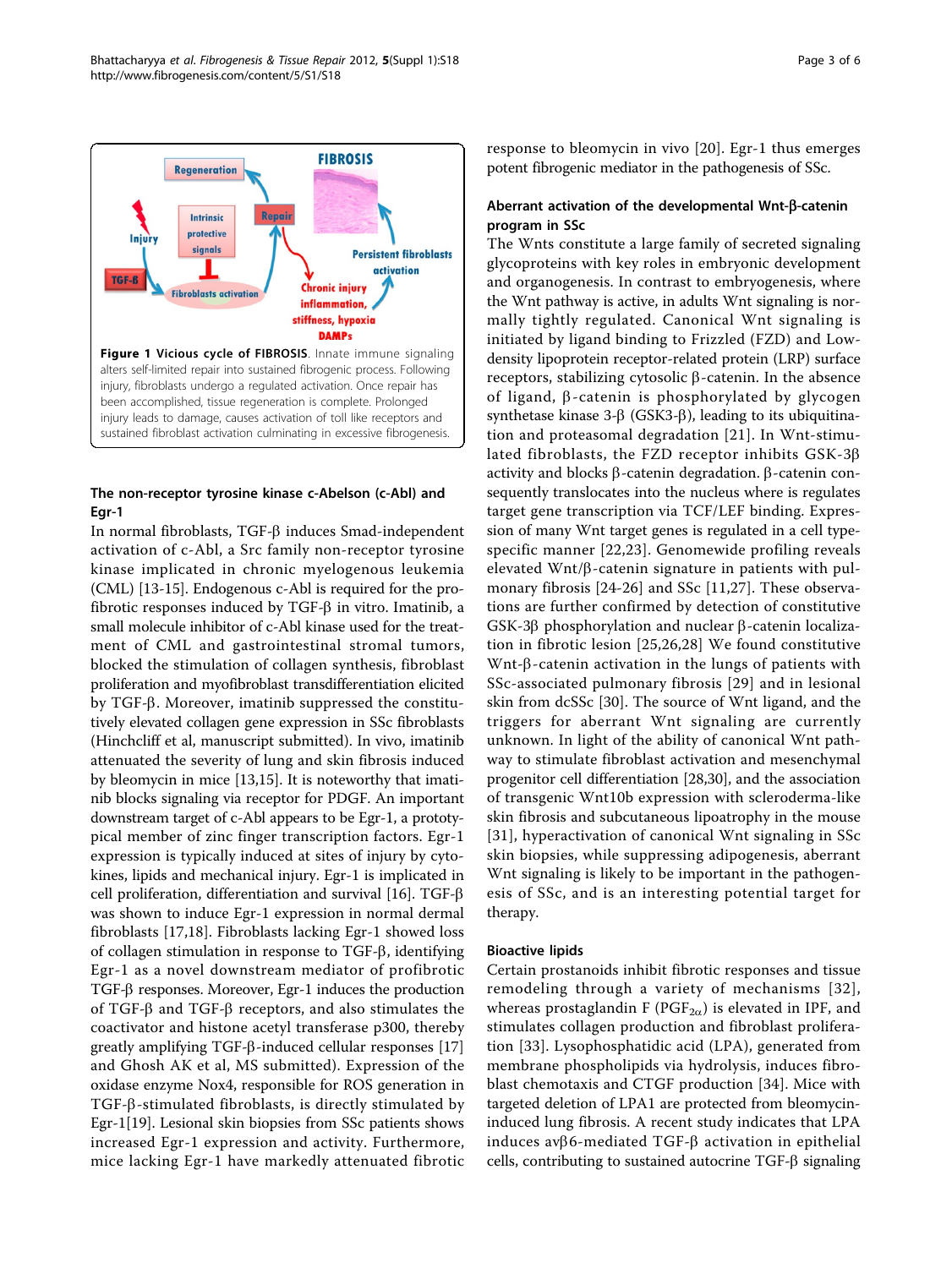<span id="page-3-0"></span>[[35\]](#page-4-0). LPA might be a potential therapeutic target for fibrosis of the lungs, kidneys and liver, and the availability of small molecule LPA1 makes this approach particularly appealing.

# Peroxisome proliferator-activated receptor- $\gamma$ : intrinsic negative regulation of fibroblast activation and differentiation

The nuclear orphan receptor peroxisome proliferatoractivated receptor gamma (PPAR- $\gamma$ ) modulates TGF- $\beta$ signaling and mesenchymal cell plasticity. Naturally occurring PPAR- $\gamma$  ligands including prostanoids such as 15d-prostaglandin J<sub>2</sub> (15d-PGJ<sub>2</sub>) drive nuclear PPAR- $\gamma$ accumulation and DNA binding. Rosiglitazone and other members of the thiazolidinedione class of insulin-sensitizing drugs are synthetic PPAR-g agonists used in type 2 diabetes. PPAR- $\gamma$  is involved in energy metabolism, adipogenesis, bone and vascular biology and immune responses, and its abnormalities have been linked to lipodystrophy, atherosclerosis, pulmonary hypertension, cancer, obesity and inflammation.

Recent studies have revealed an entirely novel function for PPAR- $\gamma$  in connective tissue homeostasis and matrix remodeling as a cell-intrinsic anti-fibrotic pathway. In normal fibroblasts, activation with either natural  $(15d-PGJ<sub>2</sub>)$ or synthetic (rosiglitazone) PPAR-g ligands resulted in abrogation of TGF-b-induced collagen production and Smad3-dependent transcriptional responses [[36\]](#page-4-0). Subsequent studies showed that  $PPAR-\gamma$  blocked histone acetyl transferase p300 recruitment due to competition for limiting amounts of this indispensable Smad3 coactivator (squelching), resulting in inhibition of Smad-dependent transcriptional responses [[37,38\]](#page-4-0). Moreover, PPAR-g blocks the activation function of Egr-1 [\[39](#page-4-0)]. Incubation of TGF- $\beta$ -stimulated alveolar epithelial cells with PPAR- $\gamma$ ligands prevented epithelial to mesenchymal transition (EMT) and the associated suppression of E-cadherin levels [[40\]](#page-4-0). PPAR- $\gamma$  plays a fundamental role in regulating mesenchymal cell lineage fate determination and can shift progenitor cell differentiation along fibrogenic or nonfibrogenic pathways.

#### Impaired PPAR-g in fibrosis and SSc: role in pathogenesis

Mouse studies have demonstrate that fibroblast-specific gene targeting of PPAR- $\gamma$  resulted in exaggerated skin fibrosis in bleomycin-treated mice [[41\]](#page-4-0), and PPAR- $\gamma$  deletion targeted to follicular stem cells was associated with scarring alopecia [[42](#page-4-0)]. On the other hand, rosiglitazone attenuated bleomycin-induced dermal fibrosis via induc-tion of PPAR-γ signaling [\[39\]](#page-4-0). Reduced PPAR-γ expression or function is associated with various forms of fibrosis in vivo which may account for the predictable association of fibrosis with subcutaneous and visceral lipoatrophy.

PPAR- $\gamma$  expression and activity are impaired in the lesional skin in SSc [[44\]](#page-4-0). Furthermore, PPAR-γ expression is inversely correlated with TGF- $\beta$  signaling. Aberrant expression or activity of profibrotic cues such as TGF-b and Wnts might account for reduced PPAR- $\gamma$  function, which in turn contributes to the progression of fibrosis [[45\]](#page-5-0). Together, these studies findings implicate defective expression and function of PPAR-g in SSc, and raise the possibility that activating PPAR- $\gamma$  using ligand agonists such as the thiazolidenediones, novel non-agonist ligands, or the triterpenoid CDDO, might be novel therapeutic approaches.

#### Conclusion

Cell-intrinsic alterations in SSc fibroblasts including deregulated TGF-β and Wnt signaling, altered expression or function of c-Abl and Egr-1; persistent TLR activation by DAMPs, hypoxia and mechanical forces and a functional deficiency of endogenous repressors of fibroblast differentiation and collagen production such as PPAR-g and microRNAs, contribute to persistent biosynthetic and mechanical activity, and progressive fibrosis [[46\]](#page-5-0). The roles of progenitor cell differentiation and cellular transitions in the development of SSc fibrosis and the molecular factors regulatory processes remain to be defined in SSc. The entire repertoire of molecular pathways contributing to fibroblasts activation and progressive fibroproliferation needs to be annotated. Emerging cellular and molecular targets provide a plethora of appealing opportunities for therapy, as well as for the discovery and validation of pathogenesis-based biomarkers for clinical studies. We believe that these advances presage rapid research progress toward improved outcome for management of patients with SSc.

#### Acknowledgements

This article has been published as part of Fibrogenesis & Tissue Repair Volume 5 Supplement 1, 2012: Proceedings of Fibroproliferative disorders: from biochemical analysis to targeted therapies. The full contents of the supplement are available online at [http://www.fibrogenesis.com/](http://www.fibrogenesis.com/supplements/5/S1) [supplements/5/S1.](http://www.fibrogenesis.com/supplements/5/S1)

Supported by grants from the National Institutes of Health (AR 42309) and the Scleroderma Research Foundation.

#### Competing interests

The authors declare that they have no competing interests.

Published: 6 June 2012

#### References

- 1. Leroy EC: [Connective tissue synthesis by scleroderma skin fibroblasts in](http://www.ncbi.nlm.nih.gov/pubmed/4260235?dopt=Abstract) [cell culture.](http://www.ncbi.nlm.nih.gov/pubmed/4260235?dopt=Abstract) J Exp Med 1972, 135:1351-1362.
- 2. LeRoy EC: [Increased collagen synthesis by scleroderma skin fibroblasts in](http://www.ncbi.nlm.nih.gov/pubmed/4430718?dopt=Abstract) [vitro: a possible defect in the regulation or activation of the](http://www.ncbi.nlm.nih.gov/pubmed/4430718?dopt=Abstract) [scleroderma fibroblast.](http://www.ncbi.nlm.nih.gov/pubmed/4430718?dopt=Abstract) J Clin Invest 1974, 54:880-889.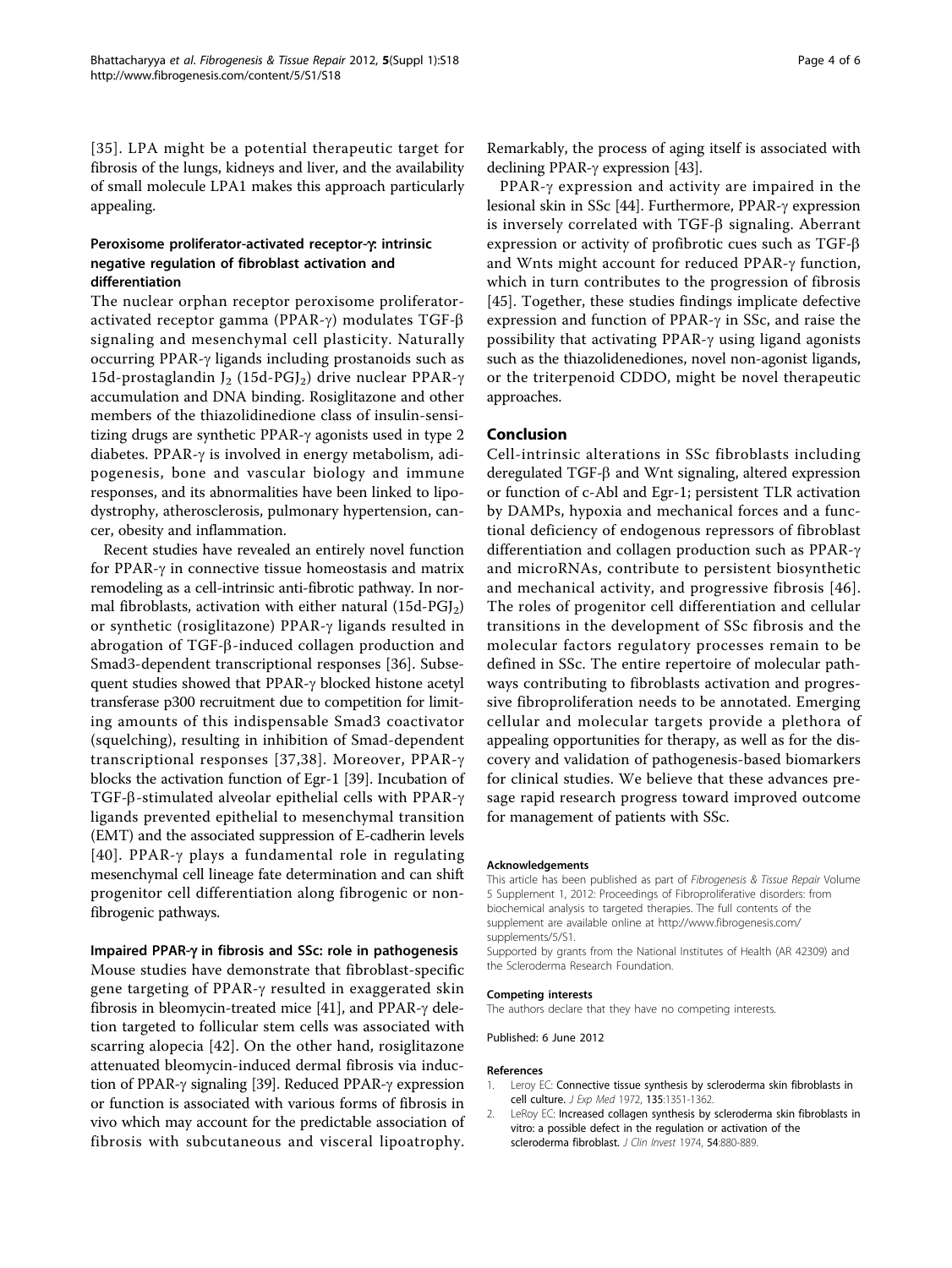- <span id="page-4-0"></span>3. Varga J, Abraham D: [Systemic sclerosis: a prototypic multisystem fibrotic](http://www.ncbi.nlm.nih.gov/pubmed/17332883?dopt=Abstract) [disorder.](http://www.ncbi.nlm.nih.gov/pubmed/17332883?dopt=Abstract) J Clin Invest 2007, 117:557-567.
- 4. Abraham DJ, Varga J: [Scleroderma: from cell and molecular mechanisms](http://www.ncbi.nlm.nih.gov/pubmed/16168711?dopt=Abstract) [to disease models.](http://www.ncbi.nlm.nih.gov/pubmed/16168711?dopt=Abstract) Trends Immunol 2005, 26:587-595.
- 5. Chizzolini C: [Update on pathophysiology of scleroderma with special](http://www.ncbi.nlm.nih.gov/pubmed/17364450?dopt=Abstract) [reference to immunoinflammatory events.](http://www.ncbi.nlm.nih.gov/pubmed/17364450?dopt=Abstract) Ann Med 2007, 39:42-53.
- 6. Beutler BA: [TLRs and innate immunity.](http://www.ncbi.nlm.nih.gov/pubmed/18757776?dopt=Abstract) Blood 2009, 113:1399-1407.
- 7. Matsumoto M, Seya T: [TLR3: interferon induction by double-stranded](http://www.ncbi.nlm.nih.gov/pubmed/18262679?dopt=Abstract) [RNA including poly\(I:C\).](http://www.ncbi.nlm.nih.gov/pubmed/18262679?dopt=Abstract) Adv Drug Deliv Rev 2008, 60:805-812.
- 8. Noble PW: [Hyaluronan and its catabolic products in tissue injury and](http://www.ncbi.nlm.nih.gov/pubmed/11827789?dopt=Abstract) [repair.](http://www.ncbi.nlm.nih.gov/pubmed/11827789?dopt=Abstract) Matrix Biol 2002, 21:25-29.
- 9. Seki E, De Minicis S, Osterreicher CH, Kluwe J, Osawa Y, Brenner DA, Schwabe RF: [TLR4 enhances TGF-beta signaling and hepatic fibrosis.](http://www.ncbi.nlm.nih.gov/pubmed/17952090?dopt=Abstract) Nat Med 2007, 13:1324-1332.
- 10. Whitfield ML, Finlay DR, Murray JI, Troyanskaya OG, Chi JT, Pergamenschikov A, McCalmont TH, Brown PO, Botstein D, Connolly MK: [Systemic and cell type-specific gene expression patterns in scleroderma](http://www.ncbi.nlm.nih.gov/pubmed/14530402?dopt=Abstract) [skin.](http://www.ncbi.nlm.nih.gov/pubmed/14530402?dopt=Abstract) Proc Natl Acad Sci USA 2003, 100:12319-12324.
- 11. Gardner H, Shearstone JR, Bandaru R, Crowell T, Lynes M, Trojanowska M, Pannu J, Smith E, Jablonska S, Blaszczyk M, et al: [Gene profiling of](http://www.ncbi.nlm.nih.gov/pubmed/16736506?dopt=Abstract) [scleroderma skin reveals robust signatures of disease that are](http://www.ncbi.nlm.nih.gov/pubmed/16736506?dopt=Abstract) [imperfectly reflected in the transcript profiles of explanted fibroblasts.](http://www.ncbi.nlm.nih.gov/pubmed/16736506?dopt=Abstract) Arthritis Rheum 2006, 54:1961-1973.
- 12. Sargent JL, Milano A, Bhattacharyya S, Varga J, Connolly MK, Chang HY, Whitfield ML: [A TGFbeta-responsive gene signature is associated with a](http://www.ncbi.nlm.nih.gov/pubmed/19812599?dopt=Abstract) [subset of diffuse scleroderma with increased disease severity.](http://www.ncbi.nlm.nih.gov/pubmed/19812599?dopt=Abstract) J Invest Dermatol 2010, 130:694-705.
- 13. Daniels CE, Wilkes MC, Edens M, Kottom TJ, Murphy SJ, Limper AH, Leof EB: [Imatinib mesylate inhibits the profibrogenic activity of TGF-beta and](http://www.ncbi.nlm.nih.gov/pubmed/15520863?dopt=Abstract) [prevents bleomycin-mediated lung fibrosis.](http://www.ncbi.nlm.nih.gov/pubmed/15520863?dopt=Abstract) J Clin Invest 2004, 114:1308-1316.
- 14. Bhattacharyya S, Ishida W, Wu M, Wilkes M, Mori Y, Hinchcliff M, Leof E, Varga J: [A non-Smad mechanism of fibroblast activation by transforming](http://www.ncbi.nlm.nih.gov/pubmed/19151753?dopt=Abstract) [growth factor-beta via c-Abl and Egr-1: selective modulation by imatinib](http://www.ncbi.nlm.nih.gov/pubmed/19151753?dopt=Abstract) [mesylate.](http://www.ncbi.nlm.nih.gov/pubmed/19151753?dopt=Abstract) Oncogene 2009, 28:1285-1297.
- 15. Distler JH, Jungel A, Huber LC, Schulze-Horsel U, Zwerina J, Gay RE, Michel BA, Hauser T, Schett G, Gay S, Distler O: [Imatinib mesylate reduces](http://www.ncbi.nlm.nih.gov/pubmed/17195235?dopt=Abstract) [production of extracellular matrix and prevents development of](http://www.ncbi.nlm.nih.gov/pubmed/17195235?dopt=Abstract) [experimental dermal fibrosis.](http://www.ncbi.nlm.nih.gov/pubmed/17195235?dopt=Abstract) Arthritis Rheum 2007, 56:311-322.
- 16. Bhattacharyya S, Wu M, Fang F, Tourtellotte W, Feghali-Bostwick C, Varga J: [Early growth response transcription factors: key mediators of fibrosis](http://www.ncbi.nlm.nih.gov/pubmed/21511034?dopt=Abstract) [and novel targets for anti-fibrotic therapy.](http://www.ncbi.nlm.nih.gov/pubmed/21511034?dopt=Abstract) Matrix Biol 2011, 30:235-242.
- 17. Chen SJ, Ning H, Ishida W, Sodin-Semrl S, Takagawa S, Mori Y, Varga J: [The](http://www.ncbi.nlm.nih.gov/pubmed/16702209?dopt=Abstract) [early-immediate gene EGR-1 is induced by transforming growth factor](http://www.ncbi.nlm.nih.gov/pubmed/16702209?dopt=Abstract)[beta and mediates stimulation of collagen gene expression.](http://www.ncbi.nlm.nih.gov/pubmed/16702209?dopt=Abstract) J Biol Chem 2006, 281:21183-21197.
- 18. Bhattacharyya S, Chen SJ, Wu M, Warner-Blankenship M, Ning H, Lakos G, Mori Y, Chang E, Nihijima C, Takehara K, et al: [Smad-independent](http://www.ncbi.nlm.nih.gov/pubmed/18772333?dopt=Abstract) [transforming growth factor-beta regulation of early growth response-1](http://www.ncbi.nlm.nih.gov/pubmed/18772333?dopt=Abstract) [and sustained expression in fibrosis: implications for scleroderma.](http://www.ncbi.nlm.nih.gov/pubmed/18772333?dopt=Abstract) Am J Pathol 2008, 173:1085-1099.
- 19. Bhattacharyya S, Sargent JL, Du P, Lin S, Tourtellotte WG, Takehara K, Whitfield ML, Varga J: [Egr-1 induces a profibrotic injury/repair gene](http://www.ncbi.nlm.nih.gov/pubmed/21931594?dopt=Abstract) [program associated with systemic sclerosis.](http://www.ncbi.nlm.nih.gov/pubmed/21931594?dopt=Abstract) PLoS One 2011, 6:e23082.
- 20. Wu M, Melichian DS, de la Garza M, Gruner K, Bhattacharyya S, Barr L, Nair A, Shahrara S, Sporn PH, Mustoe TA, et al: [Essential roles for early](http://www.ncbi.nlm.nih.gov/pubmed/19679873?dopt=Abstract) [growth response transcription factor Egr-1 in tissue fibrosis and wound](http://www.ncbi.nlm.nih.gov/pubmed/19679873?dopt=Abstract) [healing.](http://www.ncbi.nlm.nih.gov/pubmed/19679873?dopt=Abstract) Am J Pathol 2009, 175:1041-1055.
- 21. Moon RT, Kohn AD, De Ferrari GV, Kaykas A: [WNT and beta-catenin](http://www.ncbi.nlm.nih.gov/pubmed/15372092?dopt=Abstract) [signalling: diseases and therapies.](http://www.ncbi.nlm.nih.gov/pubmed/15372092?dopt=Abstract) Nat Rev Genet 2004, 5:691-701
- 22. Vlad A, Rohrs S, Klein-Hitpass L, Muller O: [The first five years of the Wnt](http://www.ncbi.nlm.nih.gov/pubmed/18160255?dopt=Abstract) [targetome.](http://www.ncbi.nlm.nih.gov/pubmed/18160255?dopt=Abstract) Cell Signal 2008, 20:795-802.
- 23. Selman M, Pardo A, Kaminski N: [Idiopathic pulmonary fibrosis: aberrant](http://www.ncbi.nlm.nih.gov/pubmed/18318599?dopt=Abstract) [recapitulation of developmental programs?](http://www.ncbi.nlm.nih.gov/pubmed/18318599?dopt=Abstract) PLoS Med 2008, 5:e62.
- 24. Konigshoff M, Eickelberg O: [WNT signaling in lung disease: a failure or a](http://www.ncbi.nlm.nih.gov/pubmed/19329555?dopt=Abstract) [regeneration signal?](http://www.ncbi.nlm.nih.gov/pubmed/19329555?dopt=Abstract) Am J Respir Cell Mol Biol 2010, 42:21-31.
- 25. Chilosi M, Poletti V, Zamo A, Lestani M, Montagna L, Piccoli P, Pedron S, Bertaso M, Scarpa A, Murer B, et al: [Aberrant Wnt/beta-catenin pathway](http://www.ncbi.nlm.nih.gov/pubmed/12707032?dopt=Abstract) [activation in idiopathic pulmonary fibrosis.](http://www.ncbi.nlm.nih.gov/pubmed/12707032?dopt=Abstract) Am J Pathol 2003, 162:1495-1502.
- 26. Konigshoff M, Kramer M, Balsara N, Wilhelm J, Amarie OV, Jahn A, Rose F, Fink L, Seeger W, Schaefer L, et al: [WNT1-inducible signaling protein-1](http://www.ncbi.nlm.nih.gov/pubmed/19287097?dopt=Abstract)

[mediates pulmonary fibrosis in mice and is upregulated in humans with](http://www.ncbi.nlm.nih.gov/pubmed/19287097?dopt=Abstract) [idiopathic pulmonary fibrosis.](http://www.ncbi.nlm.nih.gov/pubmed/19287097?dopt=Abstract) J Clin Invest 2009, 119:772-787.

- 27. Bayle J, Fitch J, Jacobsen K, Kumar R, Lafyatis R, Lemaire R: [Increased](http://www.ncbi.nlm.nih.gov/pubmed/17943183?dopt=Abstract) [expression of Wnt2 and SFRP4 in Tsk mouse skin: role of Wnt signaling](http://www.ncbi.nlm.nih.gov/pubmed/17943183?dopt=Abstract) [in altered dermal fibrillin deposition and systemic sclerosis.](http://www.ncbi.nlm.nih.gov/pubmed/17943183?dopt=Abstract) J Invest Dermatol 2008, 128:871-881.
- 28. Beyer C, Schramm A, Akhmetshina A, Dees C, Kireva T, Gelse K, Sonnylal S, de Crombrugghe B, Taketo MM, Distler O, et al: beta-catenin is a central mediator of pro-fibrotic Wnt signaling in systemic sclerosis. Ann Rheum Dis 2012
- 29. Lam AP, Flozak AS, Russell S, Wei J, Jain M, Mutlu GM, Budinger GR, Feghali-Bostwick CA, Varga J, Gottardi CJ: Nuclear {beta}-catenin is Increased in SSc Pulmonary Fibrosis and Promotes Lung Fibroblast Migration and Proliferation. Am J Respir Cell Mol Biol 2011.
- 30. Wei J, Fang F, Lam AP, Sargent JL, Hamburg E, Hinchcliff ME, Gottardi CJ, Atit R, Whitfield ML, Varga J: Wnt/beta-catenin signaling is hyperactivated in systemic sclerosis and induces Smad-dependent fibrotic responses in mesenchymal cells. Arthritis Rheum 2012.
- 31. Wei J, Melichian D, Komura K, Hinchcliff M, Lam AP, Lafyatis R, Gottardi CJ, MacDougald OA, Varga J: [Canonical Wnt signaling induces skin fibrosis](http://www.ncbi.nlm.nih.gov/pubmed/21370225?dopt=Abstract) [and subcutaneous lipoatrophy: a novel mouse model for scleroderma?](http://www.ncbi.nlm.nih.gov/pubmed/21370225?dopt=Abstract) Arthritis Rheum 2011, 63:1707-1717.
- 32. Huang SK, Peters-Golden M: [Eicosanoid lipid mediators in fibrotic lung](http://www.ncbi.nlm.nih.gov/pubmed/18574287?dopt=Abstract) [diseases: ready for prime time?](http://www.ncbi.nlm.nih.gov/pubmed/18574287?dopt=Abstract) Chest 2008, 133:1442-1450.
- 33. Oga T, Matsuoka T, Yao C, Nonomura K, Kitaoka S, Sakata D, Kita Y, Tanizawa K, Taguchi Y, Chin K, et al: [Prostaglandin F\(2alpha\) receptor](http://www.ncbi.nlm.nih.gov/pubmed/19966781?dopt=Abstract) [signaling facilitates bleomycin-induced pulmonary fibrosis](http://www.ncbi.nlm.nih.gov/pubmed/19966781?dopt=Abstract) [independently of transforming growth factor-beta.](http://www.ncbi.nlm.nih.gov/pubmed/19966781?dopt=Abstract) Nat Med 2009, 15:1426-1430.
- 34. Tager AM, LaCamera P, Shea BS, Campanella GS, Selman M, Zhao Z, Polosukhin V, Wain J, Karimi-Shah BA, Kim ND, et al: [The lysophosphatidic](http://www.ncbi.nlm.nih.gov/pubmed/18066075?dopt=Abstract) [acid receptor LPA1 links pulmonary fibrosis to lung injury by mediating](http://www.ncbi.nlm.nih.gov/pubmed/18066075?dopt=Abstract) [fibroblast recruitment and vascular leak.](http://www.ncbi.nlm.nih.gov/pubmed/18066075?dopt=Abstract) Nat Med 2008, 14:45-54.
- 35. Xu MY, Porte J, Knox AJ, Weinreb PH, Maher TM, Violette SM, McAnulty RJ, Sheppard D, Jenkins G: [Lysophosphatidic acid induces alphavbeta6](http://www.ncbi.nlm.nih.gov/pubmed/19147812?dopt=Abstract) [integrin-mediated TGF-beta activation via the LPA2 receptor and the](http://www.ncbi.nlm.nih.gov/pubmed/19147812?dopt=Abstract) [small G protein G alpha\(q\).](http://www.ncbi.nlm.nih.gov/pubmed/19147812?dopt=Abstract) Am J Pathol 2009, 174:1264-1279.
- 36. Ghosh AK, Bhattacharyya S, Lakos G, Chen SJ, Mori Y, Varga J: [Disruption of](http://www.ncbi.nlm.nih.gov/pubmed/15077315?dopt=Abstract) [transforming growth factor beta signaling and profibrotic responses in](http://www.ncbi.nlm.nih.gov/pubmed/15077315?dopt=Abstract) [normal skin fibroblasts by peroxisome proliferator-activated receptor](http://www.ncbi.nlm.nih.gov/pubmed/15077315?dopt=Abstract) [gamma.](http://www.ncbi.nlm.nih.gov/pubmed/15077315?dopt=Abstract) Arthritis Rheum 2004, 50:1305-1318.
- 37. Ghosh AK, Bhattacharyya S, Wei J, Kim S, Barak Y, Mori Y, Varga J: [Peroxisome proliferator-activated receptor-gamma abrogates Smad](http://www.ncbi.nlm.nih.gov/pubmed/19395477?dopt=Abstract)[dependent collagen stimulation by targeting the p300 transcriptional](http://www.ncbi.nlm.nih.gov/pubmed/19395477?dopt=Abstract) [coactivator.](http://www.ncbi.nlm.nih.gov/pubmed/19395477?dopt=Abstract) FASEB J 2009, 23:2968-2977.
- 38. Ferguson HE, Kulkarni A, Lehmann GM, Garcia-Bates TM, Thatcher TH, Huxlin KR, Phipps RP, Sime PJ: [Electrophilic peroxisome proliferator](http://www.ncbi.nlm.nih.gov/pubmed/19286977?dopt=Abstract)[activated receptor-gamma ligands have potent antifibrotic effects in](http://www.ncbi.nlm.nih.gov/pubmed/19286977?dopt=Abstract) [human lung fibroblasts.](http://www.ncbi.nlm.nih.gov/pubmed/19286977?dopt=Abstract) Am J Respir Cell Mol Biol 2009, 41:722-730.
- 39. Wu M, Melichian DS, Chang E, Warner-Blankenship M, Ghosh AK, Varga J: [Rosiglitazone abrogates bleomycin-induced scleroderma and blocks](http://www.ncbi.nlm.nih.gov/pubmed/19147827?dopt=Abstract) [profibrotic responses through peroxisome proliferator-activated](http://www.ncbi.nlm.nih.gov/pubmed/19147827?dopt=Abstract) [receptor-gamma.](http://www.ncbi.nlm.nih.gov/pubmed/19147827?dopt=Abstract) Am J Pathol 2009, 174:519-533.
- 40. Tan X, Dagher H, Hutton CA, Bourke JF: [Effects of PPAR gamma ligands](http://www.ncbi.nlm.nih.gov/pubmed/20178607?dopt=Abstract) [on TGF-beta1-induced epithelial-mesenchymal transition in alveolar](http://www.ncbi.nlm.nih.gov/pubmed/20178607?dopt=Abstract) [epithelial cells.](http://www.ncbi.nlm.nih.gov/pubmed/20178607?dopt=Abstract) Respir Res 2010, 11:21.
- 41. Kapoor M, McCann M, Liu S, Huh K, Denton CP, Abraham DJ, Leask A: [Loss](http://www.ncbi.nlm.nih.gov/pubmed/19714649?dopt=Abstract) [of peroxisome proliferator-activated receptor gamma in mouse](http://www.ncbi.nlm.nih.gov/pubmed/19714649?dopt=Abstract) [fibroblasts results in increased susceptibility to bleomycin-induced skin](http://www.ncbi.nlm.nih.gov/pubmed/19714649?dopt=Abstract) [fibrosis.](http://www.ncbi.nlm.nih.gov/pubmed/19714649?dopt=Abstract) Arthritis Rheum 2009, 60:2822-2829.
- 42. Karnik P, Tekeste Z, McCormick TS, Gilliam AC, Price VH, Cooper KD, Mirmirani P: [Hair follicle stem cell-specific PPARgamma deletion causes](http://www.ncbi.nlm.nih.gov/pubmed/19052558?dopt=Abstract) [scarring alopecia.](http://www.ncbi.nlm.nih.gov/pubmed/19052558?dopt=Abstract) J Invest Dermatol 2009, 129:1243-1257.
- 43. Ye P, Zhang XJ, Wang ZJ, Zhang C: [Effect of aging on the expression of](http://www.ncbi.nlm.nih.gov/pubmed/16508313?dopt=Abstract) [peroxisome proliferator-activated receptor gamma and the possible](http://www.ncbi.nlm.nih.gov/pubmed/16508313?dopt=Abstract) [relation to insulin resistance.](http://www.ncbi.nlm.nih.gov/pubmed/16508313?dopt=Abstract) Gerontology 2006, 52:69-75.
- 44. Wei J, Ghosh AK, Sargent JL, Komura K, Wu M, Huang QQ, Jain M, Whitfield ML, Feghali-Bostwick C, Varga J: [PPARgamma downregulation by](http://www.ncbi.nlm.nih.gov/pubmed/21072170?dopt=Abstract) [TGFss in fibroblast and impaired expression and function in systemic](http://www.ncbi.nlm.nih.gov/pubmed/21072170?dopt=Abstract) [sclerosis: a novel mechanism for progressive fibrogenesis.](http://www.ncbi.nlm.nih.gov/pubmed/21072170?dopt=Abstract) PLoS One 2010, 5:e13778.